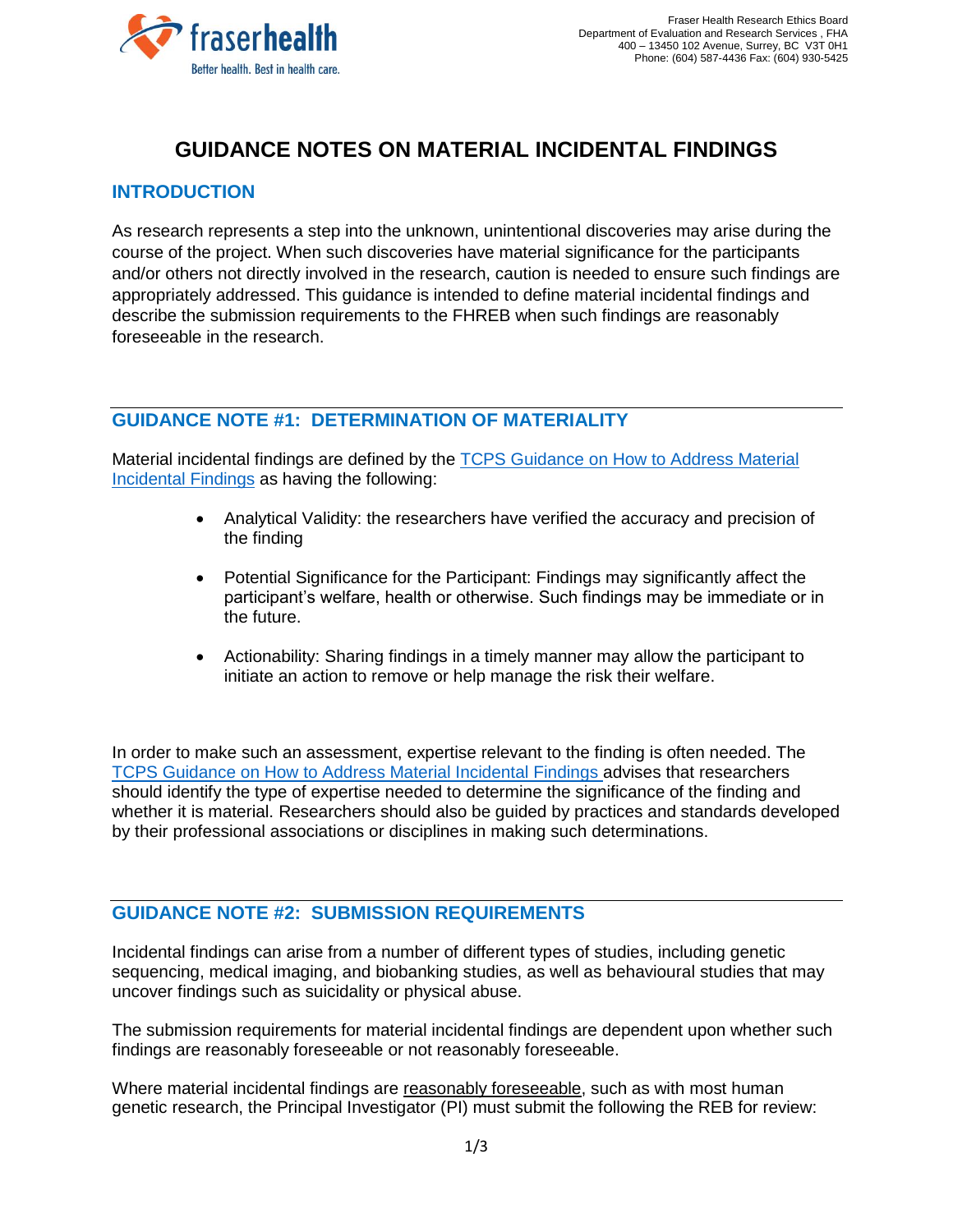- 1. A material incidental findings plan
- 2. The disclosure strategy for informing participants of any such findings. This strategy must also be clearly detailed in the consent process for the study.

Where material incidental findings are not reasonably foreseeable but may be possible, a material incidental findings plan is not required. However, researchers are strongly encouraged to develop a process in case such findings occur. In the event of such a finding, the PI must report such findings to the REB, and submit a management plan for the finding. This plan must be approved by the REB prior to implementation. Where actions are required to remove immediate hazards or where time is of the essence to mitigate risks, the PI may implement required actions prior to the reporting the incident to the REB.

#### **2.1 Circumstances that justify an exception to the obligation to disclose material incidental findings**

Where the obligation to disclose material incidental findings would be impossible or impracticable, an exception may be granted. The PI should provide the REB with a justification for such an exception.

# **GUIDANCE NOTE #3: ELEMENTS OF A MANAGEMENT PLAN**

Management plans for material incidental findings will differ depending on the context and discipline of the research, and the nature of foreseeable findings. In accordance with the [TCPS](https://ethics.gc.ca/eng/documents/incidental_findings_en.pdf)  [Guidance on How to Address Material Incidental Findings,](https://ethics.gc.ca/eng/documents/incidental_findings_en.pdf) basic elements of a management plan include the following:

- 1) The likelihood of discovery of material incidental findings:
	- a) What is the nature of such foreseeable incidental findings?
	- b) When, in the course of the research, are such findings likely to occur? E.g., during screening, study procedures, or follow up evaluations, etc.?
- 2) The management of the findings:
	- a) How does the PI plan to determine the materiality of the findings? This may include seeking additional expertise, obtaining appropriate reasons to cover the costs of confirming materiality, and assessing the analytical validity, potential significance, and actionality of the findings.
	- b) What findings will be disclosed?
	- c) What is the justification for not disclosing some findings?
	- d) Who on the research team will be responsible for communicating the findings to the participants?
- 3) Consent: